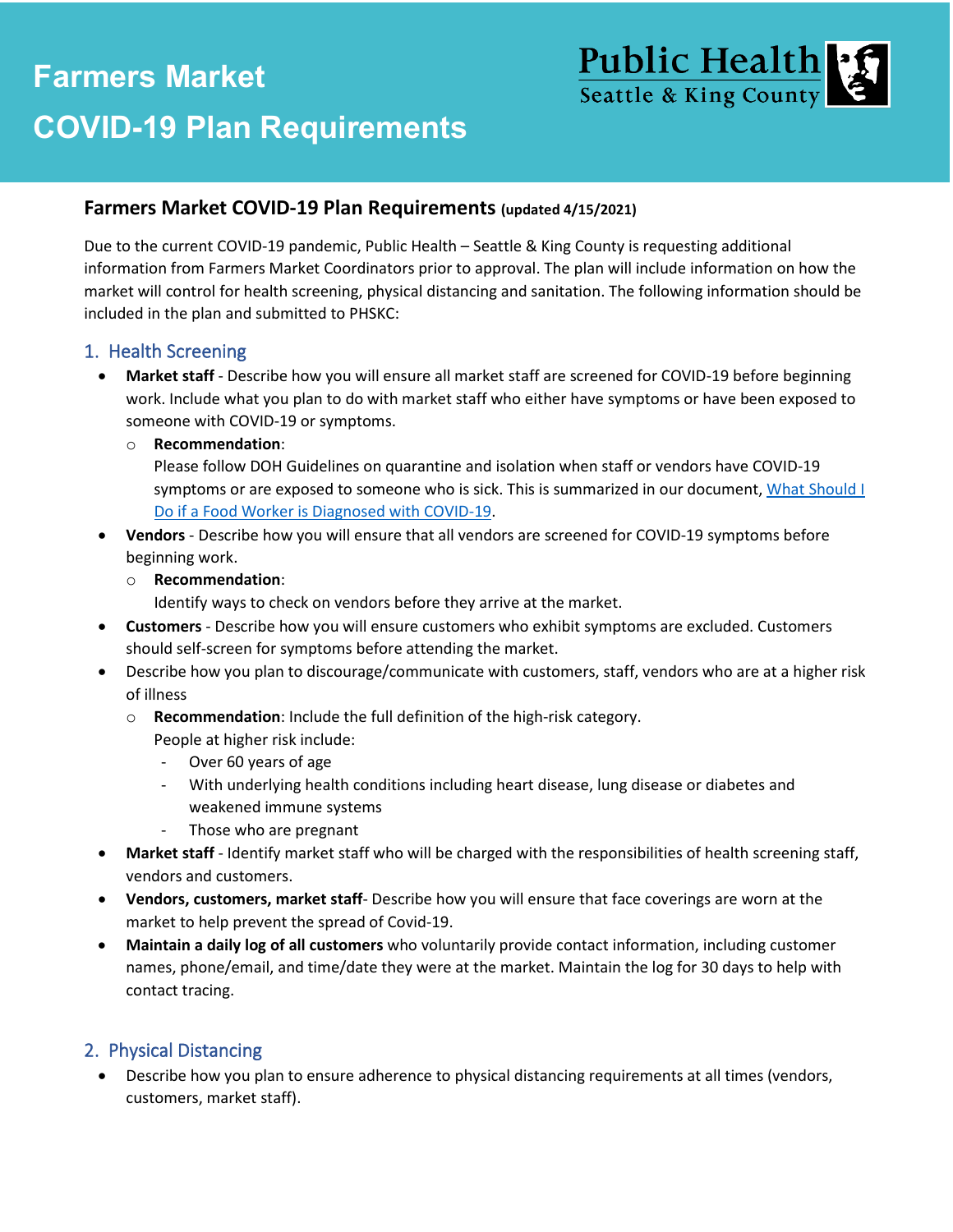- Describe how you are ensuring market vendors are keeping adequate physical distancing during set up and tear down.
- Describe your plan to prevent customers from crowding a booth.
- Describe your plan to prevent customers that are waiting to get into the market from congregating.
- Describe how you plan to space booths, customers in line, and customers walking through the market so 6-foot physical distancing is followed.
- Describe the signage you will use to notify customers about physical distancing expectations, not to gather in groups, staying home if sick, face coverings and where you will have these posted (required at entrances).
- Identify market staff who will be charged with the responsibility of ensuring the physical distancing plan is followed.
- Describe how you will intervene with customers, vendors and staff that aren't complying with the physical distancing requirements?

#### **Recommendations**:

- Have specific market entry and exit points so the number of customers coming in and going out of the market can be counted and controlled.
- The number of customers in the market at any given time should be kept at or below the maximum capacity to allow adequate space for the required physical distancing. Other customers must follow physical distancing requirements while in line to enter.
- Consider expanding market hours to prevent overcrowding by spacing out the number of customers at the market.
- **UPDATED 4/5/2021:** Vendor booths must be placed at a minimum of 6 feet apart with up to 4 customers allowed per booth (maximum capacity). If physical distancing cannot be maintained with a customer count of 4 per booth, market manager will need to reduce capacity in order to maintain physical distancing.
- Back-to-back vendor booths are allowed provided that there is a physical barrier wall between the booth backs. Barrier must be at least 6 feet high.

# 3. Sanitation

- Describe your overall sanitation plan, including sanitizing common contact surfaces, and disinfection of restrooms.
- Ensure all market staff and visitors have the means to clean their hands. Install temporary, portable handwashing stations or alcohol-based hand antiseptic dispensers for market staff, volunteers, and customers:
	- o Handwashing stations must have soap; running, potable warm water; and single-use towels.
	- $\circ$  Antiseptic hand rubs must have at least 60% ethyl alcohol or 70% isopropyl alcohol.
	- o Provide a hand wash station for staff use.
	- Provide hand sanitizer or hand wash stations at market entry points.
- Describe how you will provide adequate restroom access with adequate hand wash stations to the vendors, customers, and market staff.
- Identify market staff that will be charged with the responsibility of ensuring sanitation plans are met.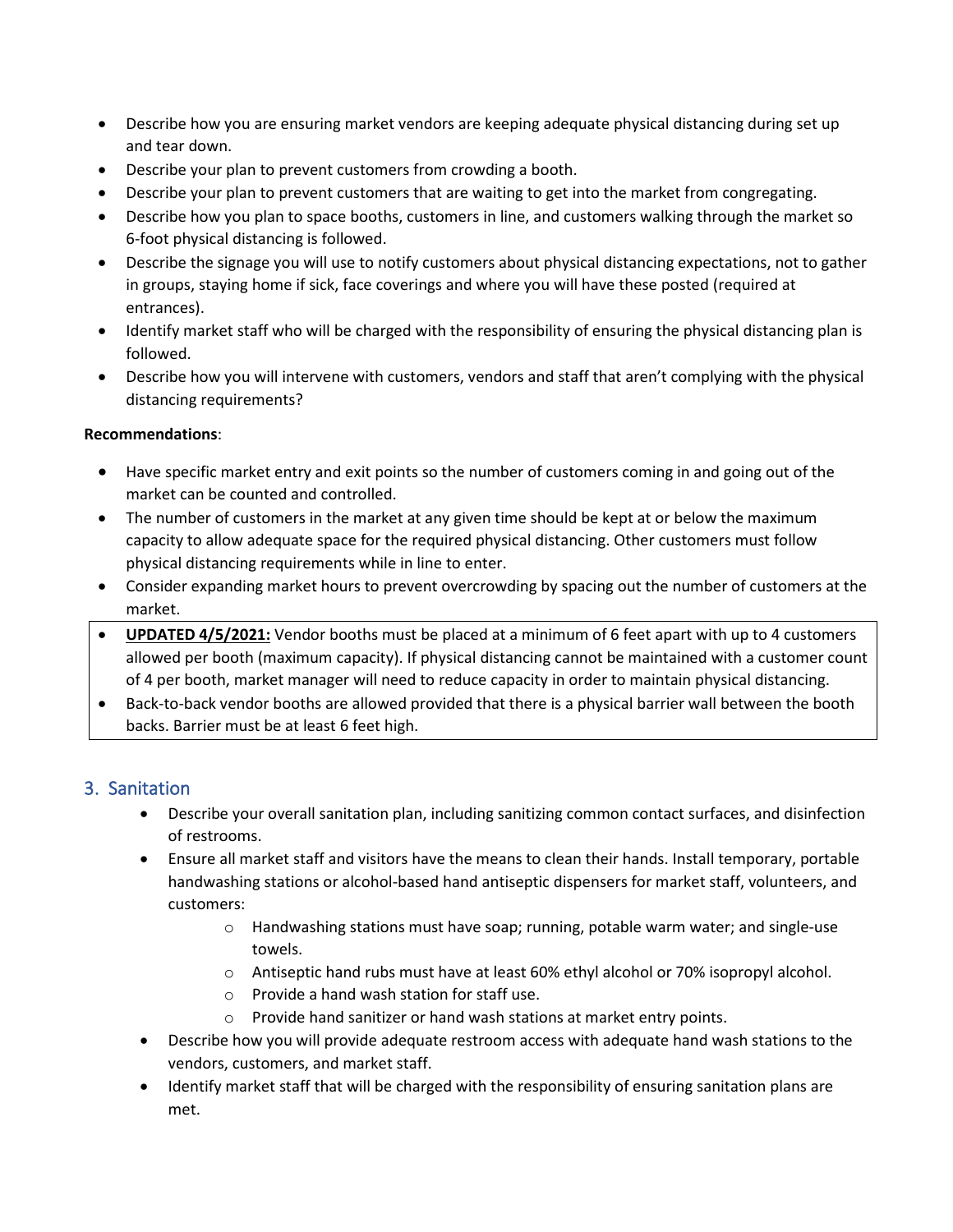## 4. Vendors

- Provide a list of vendors who will be participating at the market.
- A temporary handwashing station will be required in every food vendor booth which is preparing/packaging food and/or sampling food or beverages, this includes farmers selling unpackaged produce.
- **UPDATED 4/15/2021** SAMPLES: During Phases 2 and 3, product sampling and food demonstration stations are permitted as long as face coverings and physical distancing requirements can be followed at all times. Sampling is permitted for single portions offered in response to a customer's request (samples may not be set out for customers to self-serve). Vendors must provide a marked sampling area to allow consumers stay physically separated by at least six feet from vendors and other households while sampling a product. All samples must be consumed prior to leaving the sampling area. Masks may be removed only to try the sample when the consumer is properly distanced from both the vendor and other customers and the customer must re-mask immediately when not actively eating or drinking. The food vendor providing samples must communicate with the customer that samples should be eaten in the provided sampling area (signs suggested). Consuming food/beverages while walking/standing in the market is not permitted. WINE/BEER SAMPLES: in addition to the above, [the applicable](https://www.governor.wa.gov/sites/default/files/COVID19%20Outdoor%20Open%20Air%20Seating%20Guidance.pdf) Washington State Liquor and Cannabis Board rules must be complied with.
- If an onsite eating area is provided, it must be separated from customer shopping areas and walkways. Market staff must be designated to monitor the dining area for compliance with the Governor's Requirements for [Restaurants, Taverns, Breweries,](https://www.governor.wa.gov/sites/default/files/COVID19%20Restaurant%20and%20Tavern%20Guidance.pdf) Wineries and Distilleries and the open-air and outdoor dining guidelines (including but not limited to number of people per table and spacing between seats at separate tables).
- Foods prepared at the market (in booths or mobile food trucks) must be sold to consumers in "to go" packaging. Consider where vendors preparing food will be placed to minimize congestion; we encourage limiting onsite food preparation steps to shorten customer wait time. C[onsuming](https://www.governor.wa.gov/sites/default/files/COVID19%20In%20Store%20Retail%20Guidance.pdf) f[ood/beverages w](https://www.governor.wa.gov/sites/default/files/COVID19%20In%20Store%20Retail%20Guidance.pdf)hile walking through the market is not permitted.
- There is no restriction on the type of vendors that may sell at the market.
- For prepackaged food vendors (not sampling) and for nonfood vendors, a hand [wash station](https://www.governor.wa.gov/sites/default/files/COVID19%20Performing%20Arts%20Theater%20Sector%20Guidance.pdf) and/or a dispenser with hand sanitizer with at least 60% ethyl alcohol or 70% isopropyl alcohol is required for vendors [and recom](https://www.governor.wa.gov/sites/default/files/COVID19%20Performing%20Arts%20Theater%20Sector%20Guidance.pdf)mended to be in the booth for customers. The Governor's In-Store Retail Requirements and the Governor's [Miscellaneous Venues Requirements](https://www.governor.wa.gov/sites/default/files/COVID19%20Misc%20Venue%20Guidance.pdf) must be followed as applicable.
- If live entertainment is offered it must follow the Governor's Requirements for Theater and Performing arts.

The option for customers to select their own produce will be allowed only if both the vendor and market manager agree to offer this to customers. If both agree to allow customers to select their own produce, the following will be required: hand sanitizer available to customers; a six foot distance between the vendor and where the produce is placed; and a message urging customers to minimize their time at the produce booth. Whole fruits and vegetables are not considered ready to eat. Before consumption, they should be washed.

#### 5. Summary report

- Describe your plan to document what went well, what didn't, and needs for improvement at the end of each market day.
- Provide a summary report to Public Health monthly that includes each component:
	- o Health checks
	- o Physical distancing
	- o Sanitation